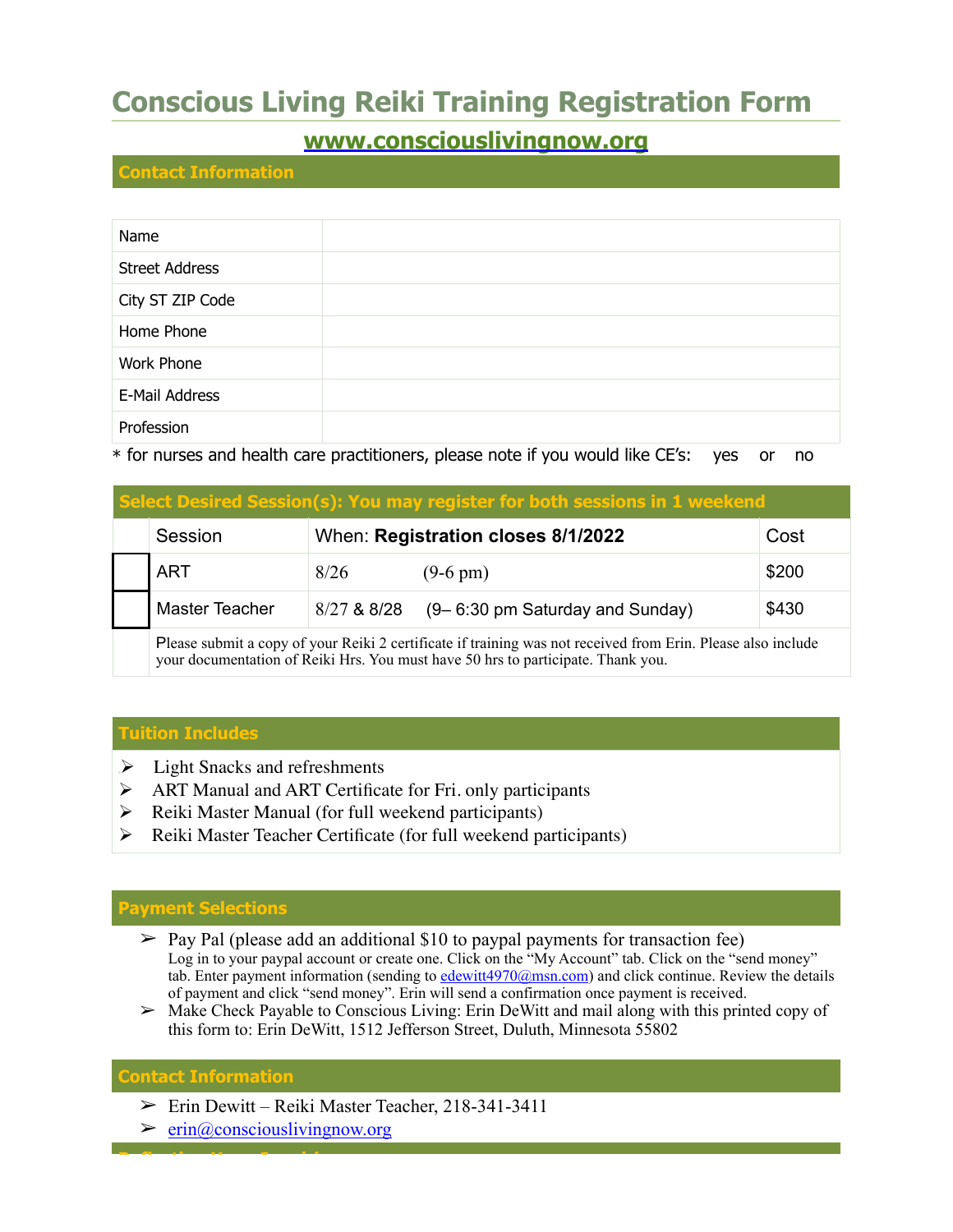Please take a moment to reflect upon the following inquiries and share your responses. You may attach additional page with your responses if needed. All responses are just right. Thank you!

1. What does "Reiki Master" mean to me?

2. Why do I want to become a Reiki Master?

3. Do I practice self-care Reiki every day, even for 5 minutes? If not, why?

4. Where have I incorporated Reiki into my life other than self-care and working with clients, family or animals? How has Reiki impacted those areas?

5. What, if any, experiences can I share about my self-care Reiki practice? Perhaps sharing a recent observation or experience that impacted you in someway.